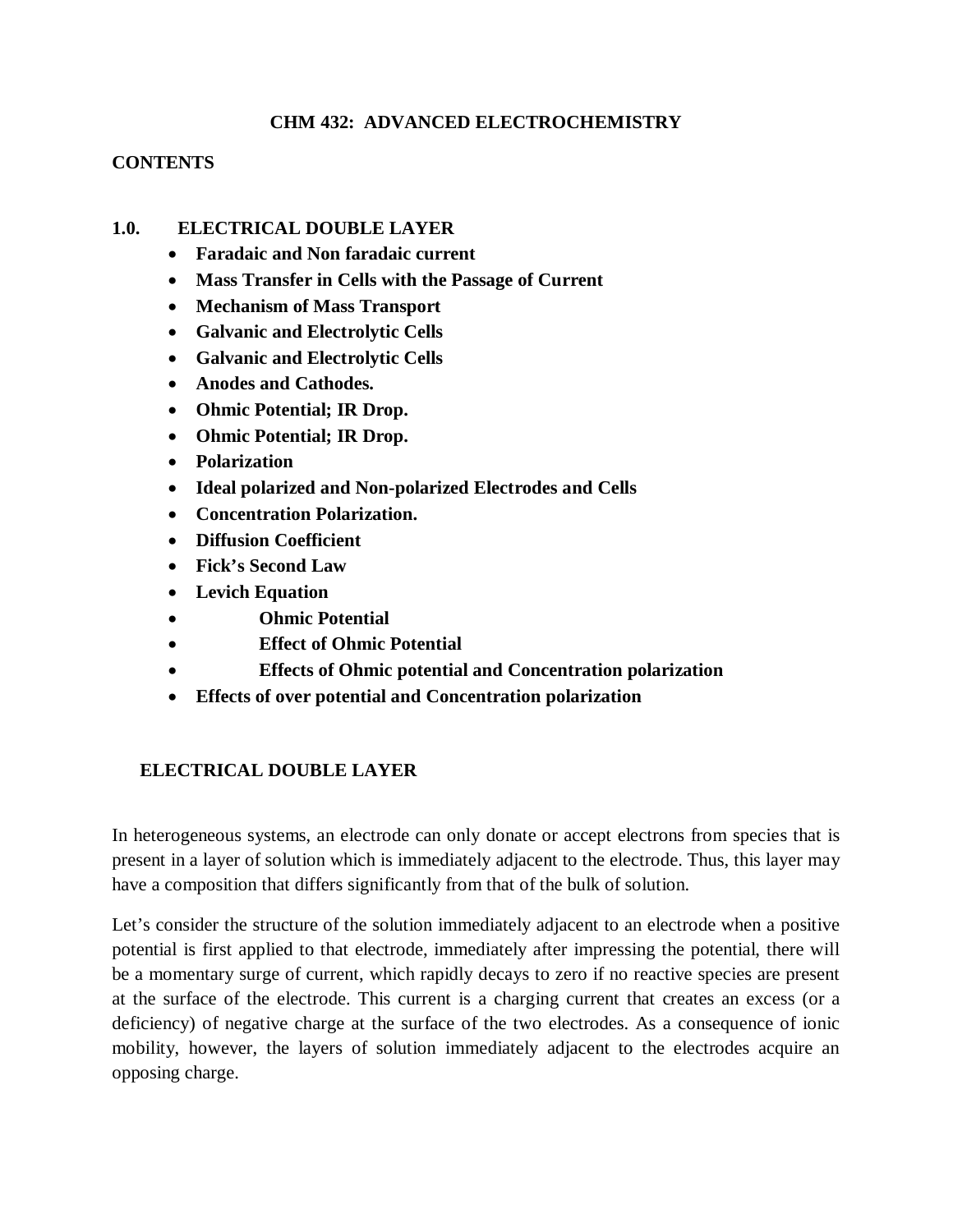The figure below is Electrical double layer formed at electrode surface as a result of an applied field potential.

\*FIGURES 1a & b are not in this text

This effect is illustrated in figure (1a). The surface of the metal electrode is shown having an excess of positive charge as a consequence of an applied positive potential. The charged solution layer consists of two parts : (1) a compact inner layer  $(d_0 \text{ to } d_1)$  in which the potential decreases linearly with distance from electrode surface and (2) a diffuse layer ( $d_1$  to  $d_2$ ) in which the decrease is exponential (fig 1b).

The assemblage of charge at the electrode surface and the solution adjacent to the surface is termed an electrical double layer.

#### **Faradaic and Non faradaic current**

Two types of processes can conduct current across an electrode / solution interface. One kind involves a direct transfer of electrons via oxidation reaction at one electrode and a reduction at the other. Processes of this type are called faradaic processes because they are governed by faradaic laws which state that an amount of chemical reaction at one electrode is proportional to the current i.e. faradaic current.

To understand the basic difference between a faradaic and a non-faradaic current, imagine an electron travelling down the external circuit to an electrode surface when the electron reaches the solution interface, it can do one of only two things, it can remain at the electrode surface and increase the charge on the double layer which constitutes a non-faradaic current.

Alternatively, it can leave the electrode surface and transfer to a species in the solution, thus becoming a part of a faradaic current.

### **Mass Transfer in Cells with the Passage of Current**

A faradaic current requires continuous mass transfer of reactive species from the bulk of the solution to the electrode surface. Three mechanism bring about this mass transfer; Convection, Migration and Diffusion.

Convection: Involves mechanical motion of the solution as a result of stirring or the flow of the solution past the surface of the electrodes.

Migration: is the movement of ions through the solution brought about by electrostatics attraction between the ions and the charged electrode.

Diffusion: is the motion of species brought about by a concentration gradient.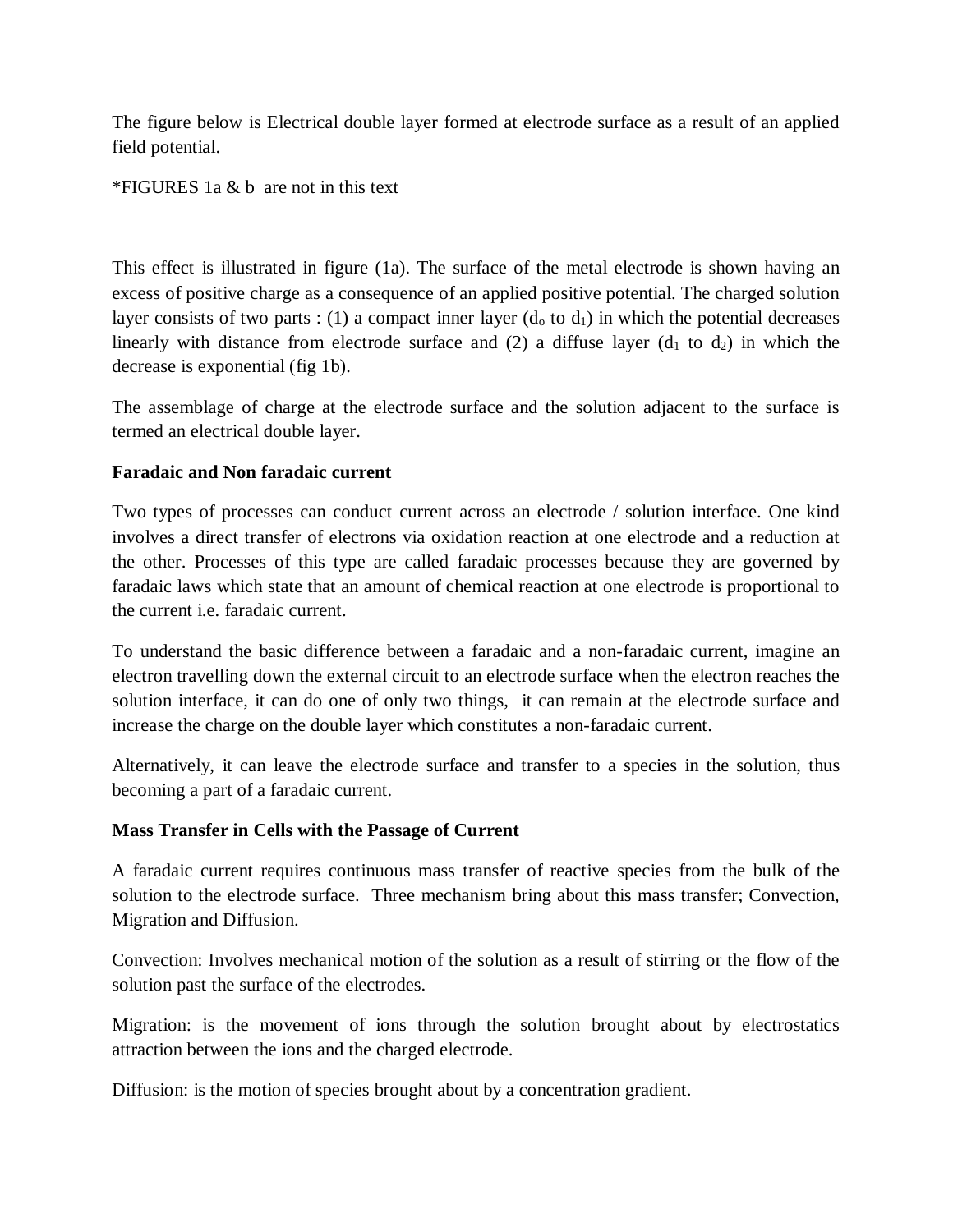#### **Mechanism of Mass Transport**

It is important to investigate the mechanism by which ions or molecules transported from the bulk of the solution to a surface layer (or the reverse) because knowledge of these mechanisms provides insight into how concentration polarization can be prevented or induced as required. Recall that three mechanisms of mass transport can be recognised (1) Diffusion, (2) Migration, (3) Convection. Whenever a concentration difference develops between two regions of a solution, as it does when a species is reduced at a cathode surface (or oxidized at an anode surface) ions or molecules move from the more concentrated region to the more dilute as a result of diffusion. The rate of diffusion dC/dt is given by:

dC/dt = K(C - Co).................................................................(1)

Where C is the reactant concentration in bulk of the solution,  $C_0$  is its equilibrium concentration at the electrode surface, K is proportionality constant. As shown earlier, the value of  $C_0$  is fixed by the potential of the electrode and can be calculated from the Nernst equation. As higher potentials are applied to the electrode,  $C_0$  becomes smaller and smaller and the diffusion rate becomes greater and greater, ultimately,  $C_0$  becomes negligible with respect to  $C$ ; the rate then becomes constant, i.e. when  $C_0 \rightarrow 0$ .

dC/dt = kC ...............................................................................(2)

Under this condition, concentration polarization is said to be complete, and the electrode operates as an ideal polarized electrode. The process by which ions move under the influence of an electrostatic field is called Migration. It is often the primary process by which mass transfer occurs in a bulk of the solution in a cell. The electrostatic attraction (or repulsion) between a particular ionic species and the electrode becomes smaller as the total electrolyte concentration of the solution becomes greater. It may approach zero when the reactive species is but a small fraction, say 1/100, of the total concentration of ions with a given charge.

Reactants can also be transferred to or from an electrode by mechanical means. Thus forced convection such as stirring or agitation tends to decrease concentration resulting from temperature or density differences also contributes to material transport.

#### **Galvanic and Electrolytic Cells**

\*FIGURE 2 is not in this text

Figure (2) refers to a galvanic electrochemical cell with salt bridge. The net cell reaction that occurs in the figure (2) above is the sum of the two half-cell reactions:-

Zn(s) ↔ Zn2+ + 2e- ................................................(3)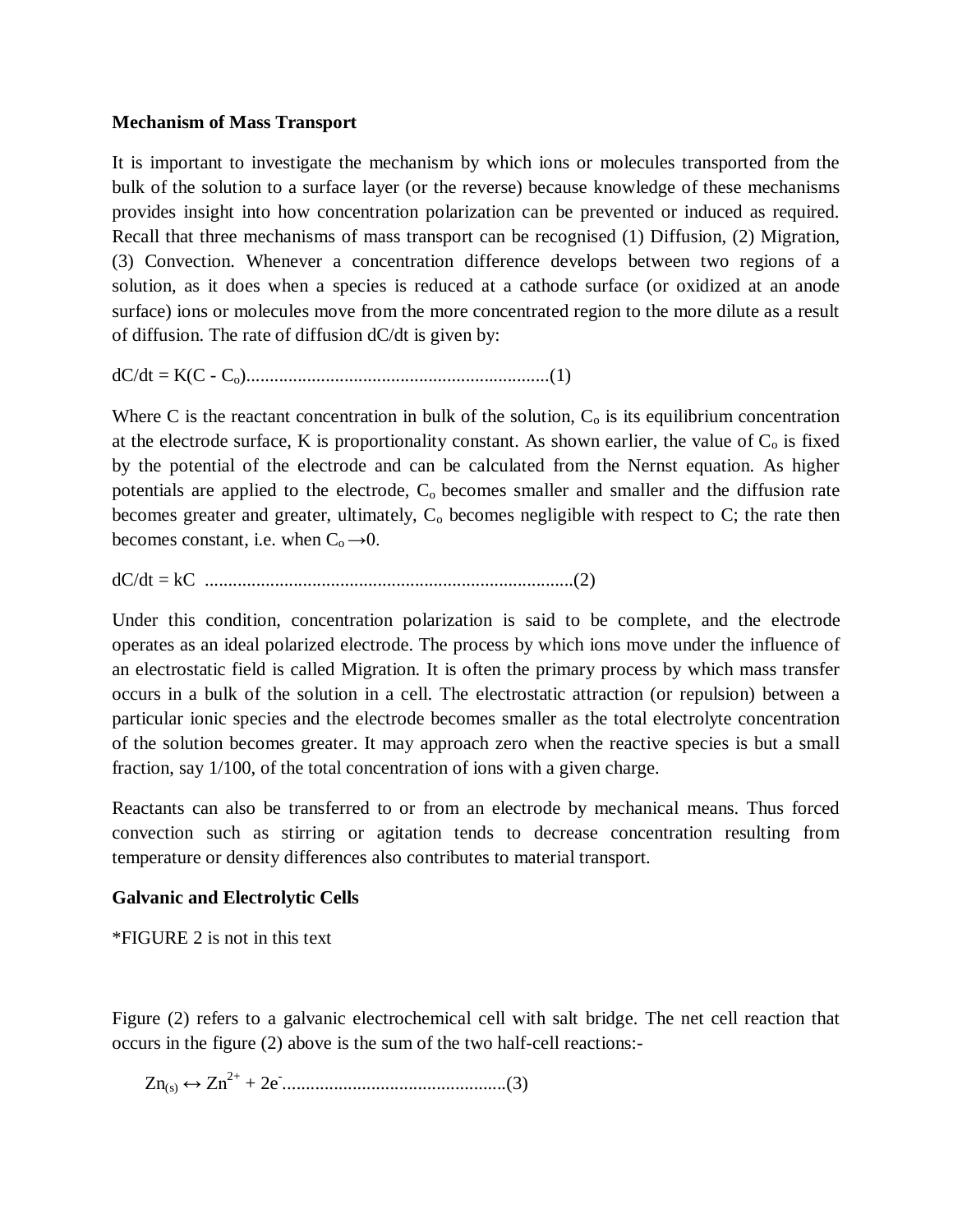And Cu2+ + 2e- ↔ Cu.................................................(4) That is Zn(s) + Cu2+ ↔ Zn2+ + Cu(s)............................(5)

The potential that develops in this cell is a measure of the tendency for this reaction to proceed towards equilibrium. Thus, as shown in this figure, when the copper and Zinc ion activities are 0.01M, a potential of 1.10V develops, which shows that the reaction is far from equilibrium. As the reaction proceeds, the potential becomes smaller and smaller, ultimately reaching 0.00V when the system achieves equilibrium.

Cells such as the one shown in this figure that are operated in a way that produces electrical energy. For example, the cell under discussion could be made electrolytic by connecting the negative terminal of a dc power supply to the Zinc electrode and the positive terminal to the copper electrode. If the output of the supply was made somewhat greater than 1.10V, the two electrode reactions would be reversed and the net cell reaction would becomes

$$
Zn^{2+}+Cu_{(s)}\leftrightarrow Zn_{(s)}+Cu^{2+}
$$

A cell in which reversing the direction of the current supply reverses the reaction at the two cell electrodes is termed a chemically reversed cell.

### **Anodes and Cathodes.**

The cathode of an electrochemical cell is the electrode of which reduction occurs while the anode is the electrode where oxidation takes place in both galvanic and electrolytic cells.

For galvanic cell in figure 2, the copper electrode is the anode. In contrast, where this same cell is operated as an electrolytic cell, the copper electrode would be the anode and the Zinc electrode the cathode.

### **Ohmic Potential; IR Drop.**

To develop a current in either a galvanic or an electrolytic cell, a driving force in the form of a potential is required to overcome the resistance of the ions to movement toward the anode and the cathode. Just as in metallic conduction, this force follows Ohm's law and is equal to the product of the current in amperes and the resistance of the cell in Ohms. The force is generally referred to as the ohmic potential or the IR drop.

The net effect of IR Drop us to increase the potential required to operate an electrolytic cell and to decrease the measured potential of a galvanic cell. Therefore, the IR drop is always subtracted from the theoretical cell potential. i.e.

Ecell = Ecathode – Eanode – IR.......................................(6)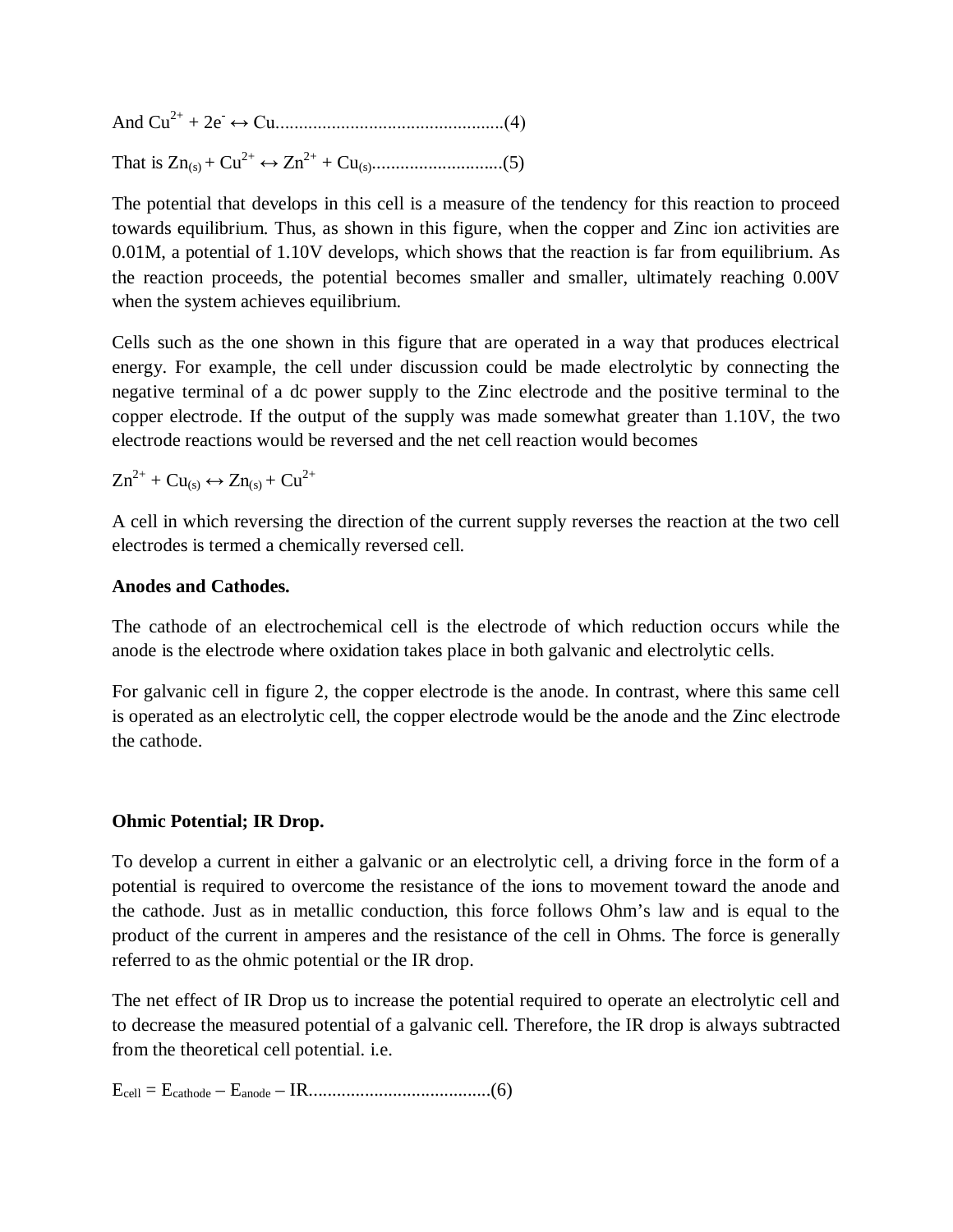### **Polarization**

Recall the equation  $E_{cell} = E_{cathode} - E_{anode} - IR$ 

This equation predicts that at constant electrode potentials, a linear relationship should exist between the cell voltage and the current. In fact, departures from linearity are often encountered, under these circumstances, the cell is said to be polarized. Polarization may arise at one or bith electrodes.

#### **Ideal polarized and Non-polarized Electrodes and Cells**

The ideal polarized electrode is one in which current remains constant and independent of potential over a considerable range.

Figure (3a) and (3b)

\*FIGURES 3a & b are not in this text

Figure (3a) is a current-voltage curve for an electrode that behaves ideally in the region between A and B. Figure (3b) depicts the current-voltage relationship for a depolarized electrode that behaves ideally in the region A and B. Hence the potential is independent of the current.

Figure (4) Current-voltage curve for a cell showing real non-polarized behaviour between a and B (solid line) and polarised behaviour (dashed line).

\*FIGURES 4 is not in this text

Because of the internal resistance of the cell, the current-voltage curve has a definite slope equal to R. (equation 6) rather than, the infinite slope for the ideal non-polarized electrode in fig. 4. Beyond point A and B, polarization occurs at one or both electrodes resulting in departures from the ideal straight line. Note that when polarization arises in an electrolytic cell, a higher potential is required to achieve a given current. Similarly polarization of a galvanic cell produces a potential that is lower than expected.

#### **Concentration Polarization.**

Concentration polarization is observed when diffusion, migration and convection are insufficient to transport the reactant to or from an electrode surface at a rate demanded by the theoretical current. Concentration polarization causes the potential of a galvanic cell to be smaller than the value predicted on the basis of the thermodynamic potential and the IR drop or ohmic potential (a driven force in galvanic or electrolytic cell that is equal to the product of the current in amperes and the resistance of the cell in ohms).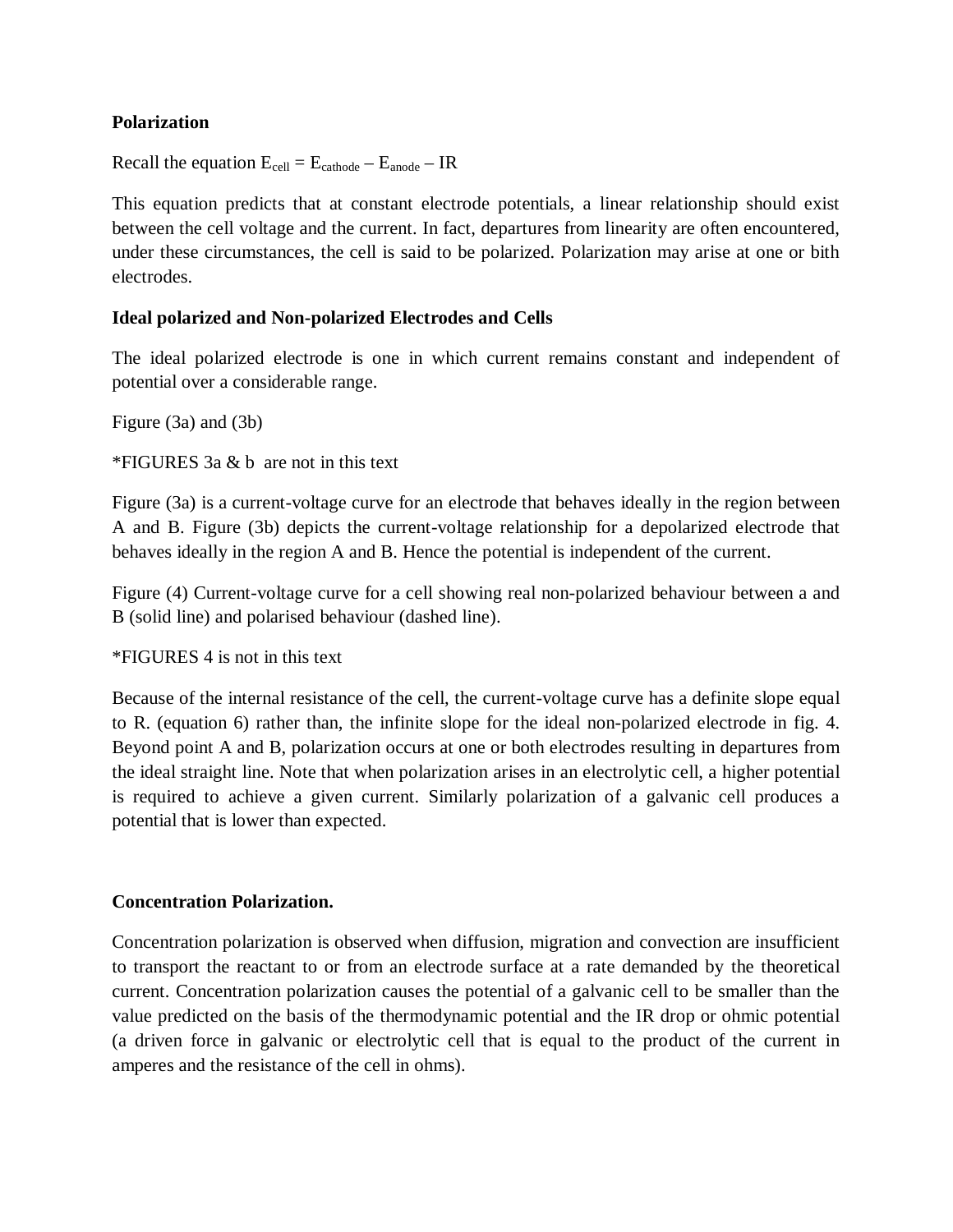Similarly, in an electrolytic cell, a potential more negative than the theoretical is required to maintain a given current. Concentration polarization is important in general elecctroanalytical methods. In some applications, steps are taken to eliminate it; in others however, it is essential to the method, and every effort is made to promote it. The degree of concentration polarization is influenced experimentally by:- (1) the reactant concentration, with polarization becoming more probable at low concentration, (2) the total electrolyte concentration, with polarization becoming more probable at high concentration, (3) mechanical agitation with polarization decreasing in well-stirred solutions and (4) electrode size with polarization effects decreasing as the electrode surface area increases.

There exist three regions of a half-cell where polarization can occur. These regions include the electrode itself, a surface film of solution immediately adjacent to the electrode, and the bulk of the solution. The overall electrode reaction is:  $Ox + ne^- \leftrightarrow Red$ .

Several factors limit the rate at which this overall reaction occurs and thus the magnitude of the current. One of this is mass transfer which involves movement of oxidized from the bulk of the solution to the surface film. When this step or the reverse mass transfer of reduced to the bulk limits the rate of the overall reaction and thus the current, concentration polarization is said to exist.

Concentration polarization arises when the rate of transport of reactive species to the electrode surface is insufficient to maintain the current determined by the equation:-

$$
E_{cell} = E_{cathode} - E_{anode} - IR
$$

For example, consider a cell made up of an ideal non-polarized anode and a polarized cathode consisting of a small Cadmium electrode immersed in a solution of Cadmium ions. The reduction of Cadmium ions is a rapid and reversible process so that when a potential is applied to this electrode the surface layer of the solution comes to equilibrium with the electrode essentially. Instantaneously i.e. a brief current is generated that reduces the surface concentration of cadmium ions to the equilibrium concentration  $C_0$  given by:-

E = E<sup>o</sup> Cd – (0.0592/2)log[1/ Co].................................................(7)

In summary concentration polarization is observed when diffusion, migration and convection are insufficient to transport the reactant to or from electrode surface at a rate demanded by the theoretical current. Concentration polarization causes the potential of a galvanic cell to be smaller than the value predicted on the basis of the thermodynamic potential and the IR drop. Similarly, in an electrolytic cell, a potential more negative than the theoretical is required to maintain a given current. Concentration polarization is important in general elecctroanalytical methods. In some applications, steps are taken to eliminate it; in others however, it is essential to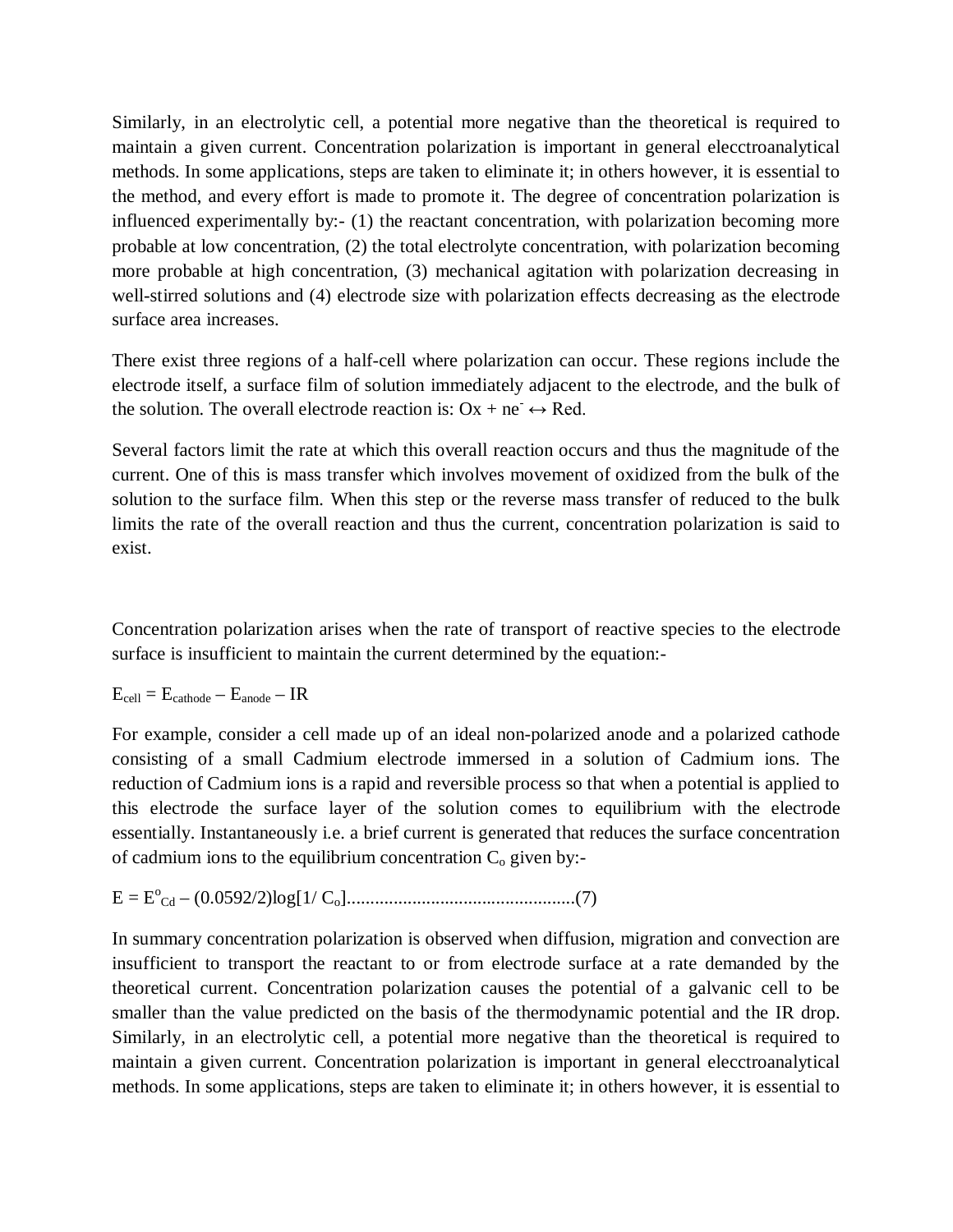the method, and every effort is made to promote it. The degree of concentration polarization is influenced experimentally by:- (1) the reactant concentration, with polarization becoming more probable at low concentration, (2) the total electrolyte concentration, with polarization becoming more probable at high concentration, (3) mechanical agitation with polarization decreasing in well-stirred solutions and (4) electrode size with polarization effects decreasing as the electrode surface area increases.

## **Diffusion Coefficient**

Recall that a faradaic current requires continuous mass transfer of reactive species from the bulk of the solution to the electrode surface above one of the three mechanisms that bring about this mass transfer is Diffusion. Diffusion is one main cause of band spreading. The diffusion coefficient measures the rate at which a substance moves randomly from a region of high concentration to a region of lower concentration, as shown below.

\*FIGURES 5 is not in this text

This figure 5 shows spontaneous diffusion of solute across a plane with a concentration gradient  $dx/dc$ . The number of moles crossing each square metre per second called the flux (J), is proportional to the concentration gradient:- i.e.

Diffusion Coefficient = Flux[mol/m<sup>2</sup> s] = J = -D[dc/dx]....................................(8)

The constant of proportionality (D) is the diffusion coefficient, and the negative sign is necessary because the net flux is from the region of high concentration to the region of low concentration. The above equation is called Fick's law of diffusion. The fick's law of diffusion states that the flux of molecules diffusing across a plane of unit area is proportional to the concentration gradient and to the diffusion coefficient. If the concentration is expressed as mol/ $m<sup>3</sup>$ , the unit of D are  $m^2/s$  i.e.

J = -D[dc/dx].................................................................................................(9)

Fick's laws are differential equations describing the flux or movement of substance and its concentration under diffusion control as function of time and position. Consider a particular location x. At time t, assume that  $N(x)$  molecules are to the left of this location and that  $N(x +$ dx) molecules are to the right. After a time increment, dt, the molecules originally at x will have moved an average distance dx. Because the driving force for the motion of these molecules is a random thermal process the same number goes to the right as to go to the left. The net number of molecules that move between x and  $(x + dx)$  is given by the difference between the number of molecules on the left and the number on the right. The net movement per unit time or flux through an area A is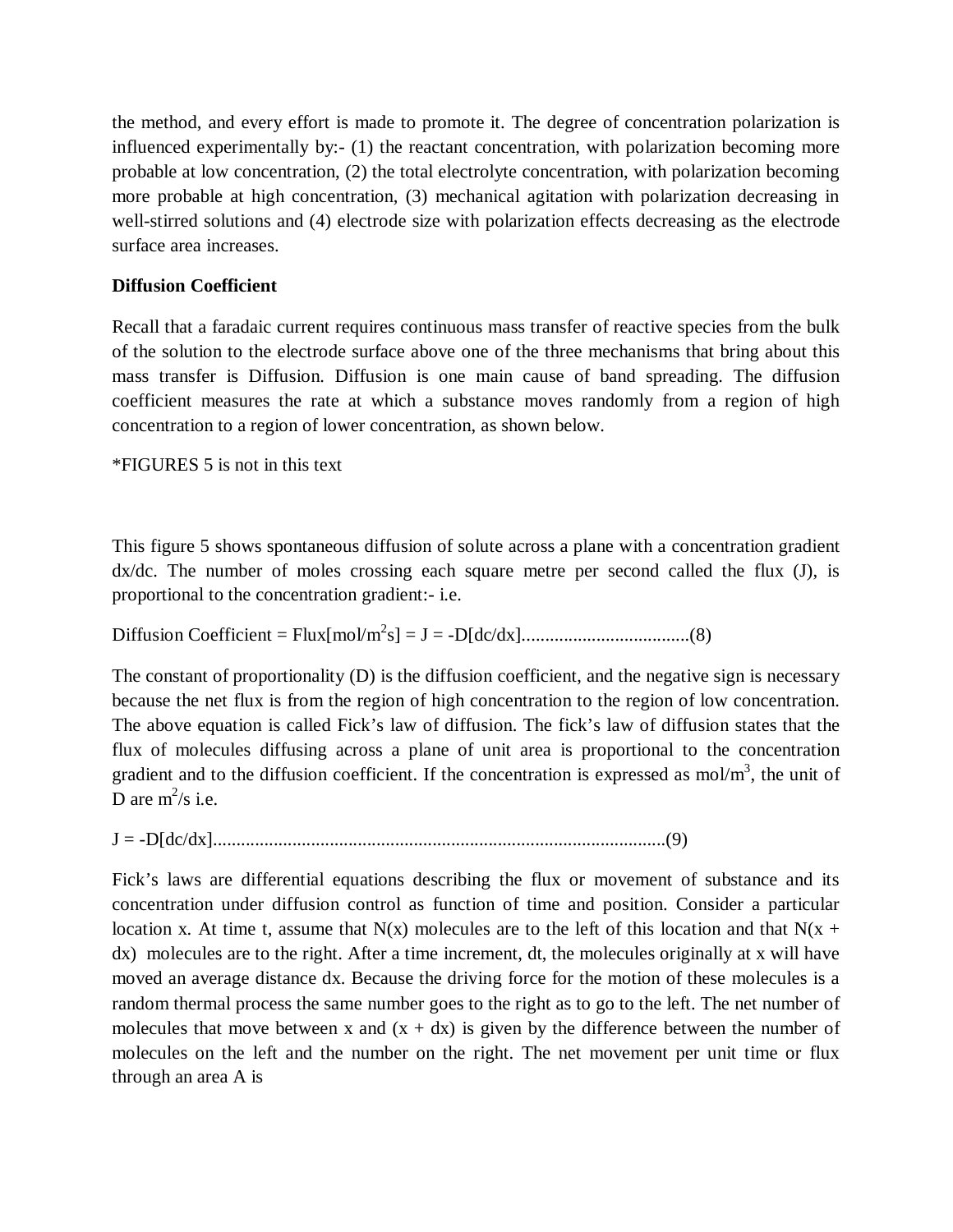[1/A]dN/dt = flux/area = {[N(x)/2] –[(N(x) + dx)/2]}/Adt.................................(10)

Multiplying the right hand side of equation (10) by  $(dx)^2/(dx)$  converts the number of molecules to the concentration, and noting that the concentration of the species is given by

C = N/(Adx)...................................................................................(11)

One obtains

Flux = J = [(dx)<sup>2</sup> /dt][C(x + dx) – C(x)]/dx................................(12)

The first term on the right-hand side of eqn (12) is a function of the average distance the molecules have moved, dx, in a given time, dt. It is a constant, characteristic of the particular system of solute and solvent molecules, and is called the diffusion Coefficient D. By allowing dx and dt approach zero, the differential form. Fick's first law is obtained.

Flux per unit area = - [1/A]dN/dt = - D(dC/dx)...............................(13)

Which states that the flux is proportional to the concentration gradient  $dc/dx$  which is decreasing as the electrode surfaces is approached. The net transfer of solute mass per unit time across a plane intersecting a concentration profile is proportional to the steepness of the profile concentration gradient, meaning that they diffuse in the direction in which the sign of dc/dx is negative from the molecules' frame of reference.

### **Fick's Second Law**

This law involves the change in the concentration gradient as a function of time. It is derived from the first law by noting that the change in concentration at location  $x_2$  is given by the differences in the flux into and the flux out of an element width dx.

(dc/dt) x<sup>2</sup> = [D(dc/dt) x2-dx - D(dc/dt) x2 + dx]/dx..........................(14)

When dx and dt approach zero, and because D is assumed independent of x and t, for planar electrodes Fick's second law becomes

dc/dt = D[d<sup>2</sup>C/(dx)<sup>2</sup> ].............................................................................(15)

### **Levich Equation**

This equation deals with methods involving convective mass transport of reactants and products. These involve systems where the electrode is in motion or where there is forced solution flow past a stationary electrode these methods take advantage of enhanced sensitivity resulting from the enhanced mass transfer of electro active substance to the electrode that occurs under hydrodynamic conditions. A steady state is attained rather quickly and measurements can be made with high precision. At steady state, double layer charging does not enter into the measurement.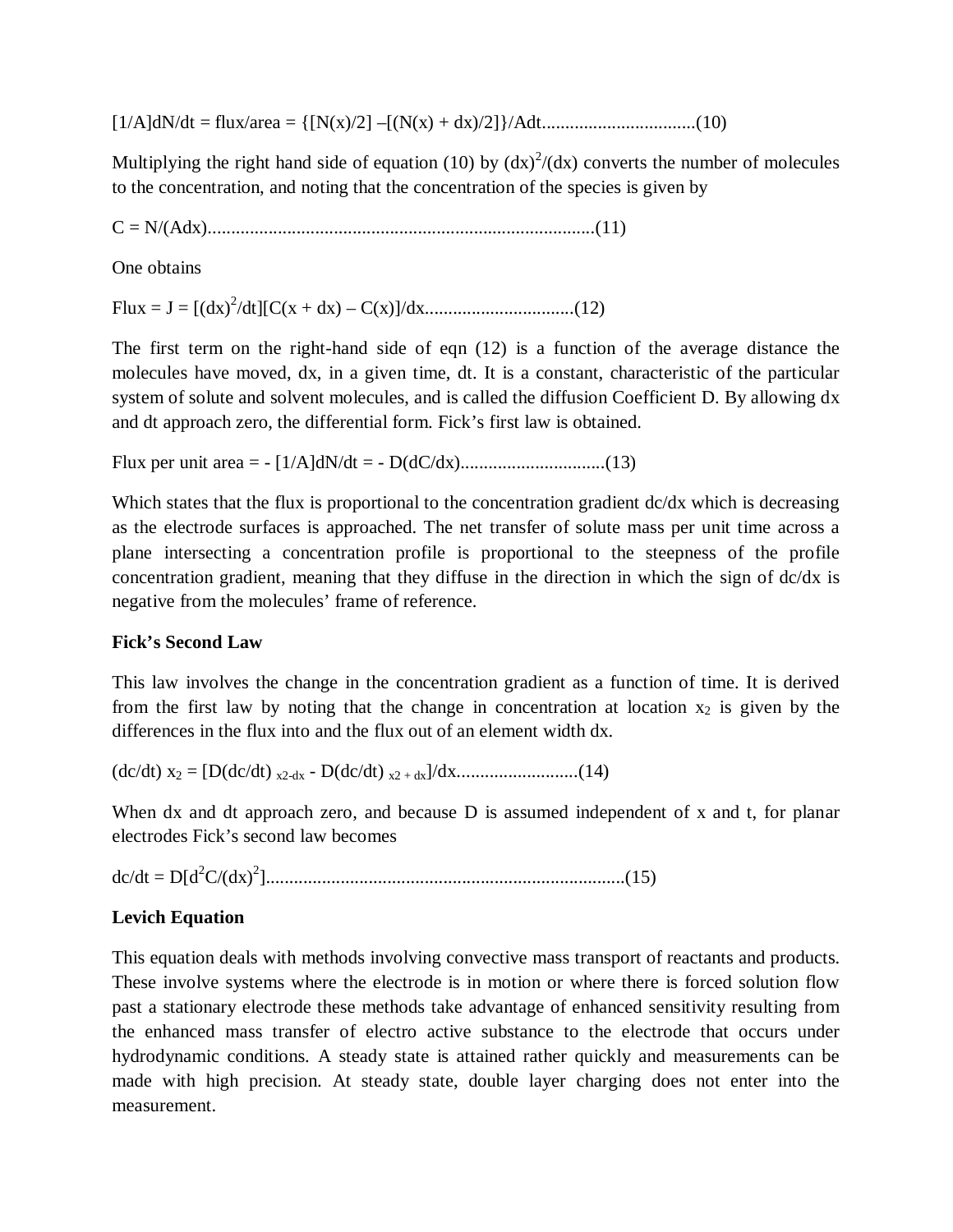In a rotatory disk electrode (which consists of a disk of electrode material embedded in a rod of an insulting material with a platinum wire sealed in a glass tubing with the sealed end ground smooth and perpendicular to the rod axis. The addition of an independent ring surrounding the disk produces a ring disk electrode.

In this electrode, the spinning disk drags with it the fluid at its surface. The hydrodynamic flow pattern that results from rapid rotation of the disk moves liquid horizontally out of and away from the centre of the disk.

The fluid at the disk surface is replenished by an upward axial flow normal to the surface once the velocity profile has been determined, the convective-diffusion relationships can be solved to give the mass transfer- limited current by Levich equation:

Ilim = 0.620nFAD2/3ω 1/2V -1/6C.........................................................(16)

Where V is the kinematic viscosity (= viscosity/density) in  $cm^2/sec$  and w is the angular frequency of rotation ( $2\pi$  x rotation rate). The rotation rate should be faster than  $10\sec^{-1}$  but slow enough to maintain laminar flow because turbulent flow must be avoided. The rate at which the electrode potential is scanned must be slow with respect to the rotation rate to allow the steady state conditions to be achieved. For a totally reversible reaction, the shape of the currentpotential wave is independent of the rotation rate. Deviation of the plot of i versus  $w^{1/2}$  form a straight line that intersects the origin suggests that some kinetic step is involved in the electrontransfer reaction. When this arises, the plot will be curved and tend towards the kinetically limited current as the square root of the rotation rate approaches infinity. Plotting 1/i versus  $1/\omega^{1/2}$  yields  $1/i_k$  the kinetic current upon extrapolation. Determination of the kinetic current at different values of potential then allows determination of the kinetic parameters.

#### **Ohmic Potential**

Whenever current flows, three factors decrease the magnitude of the output voltage of a galvanic cell and increase the magnitude of the applied voltage needed for electrolysis. These factors are: The ohmic potential, concentration polarization and over potential.

Any cell has some electric resistance the voltage needed to force currents (ions) to flow through the cell is called ohmic potential given as

Ohmic potential =  $E_{\text{ohmic}}$  = IR.

In a cell with no current flowing, there is no ohmic potential because  $I = 0$ . If current is drawn from the cell, the output voltage decreases because part of the energy released by the chemical reaction is needed to overcome resistance inside the cell. The voltage applied to an electrolytic cell must be great enough to drive the chemical reaction and to overcome cell resistance.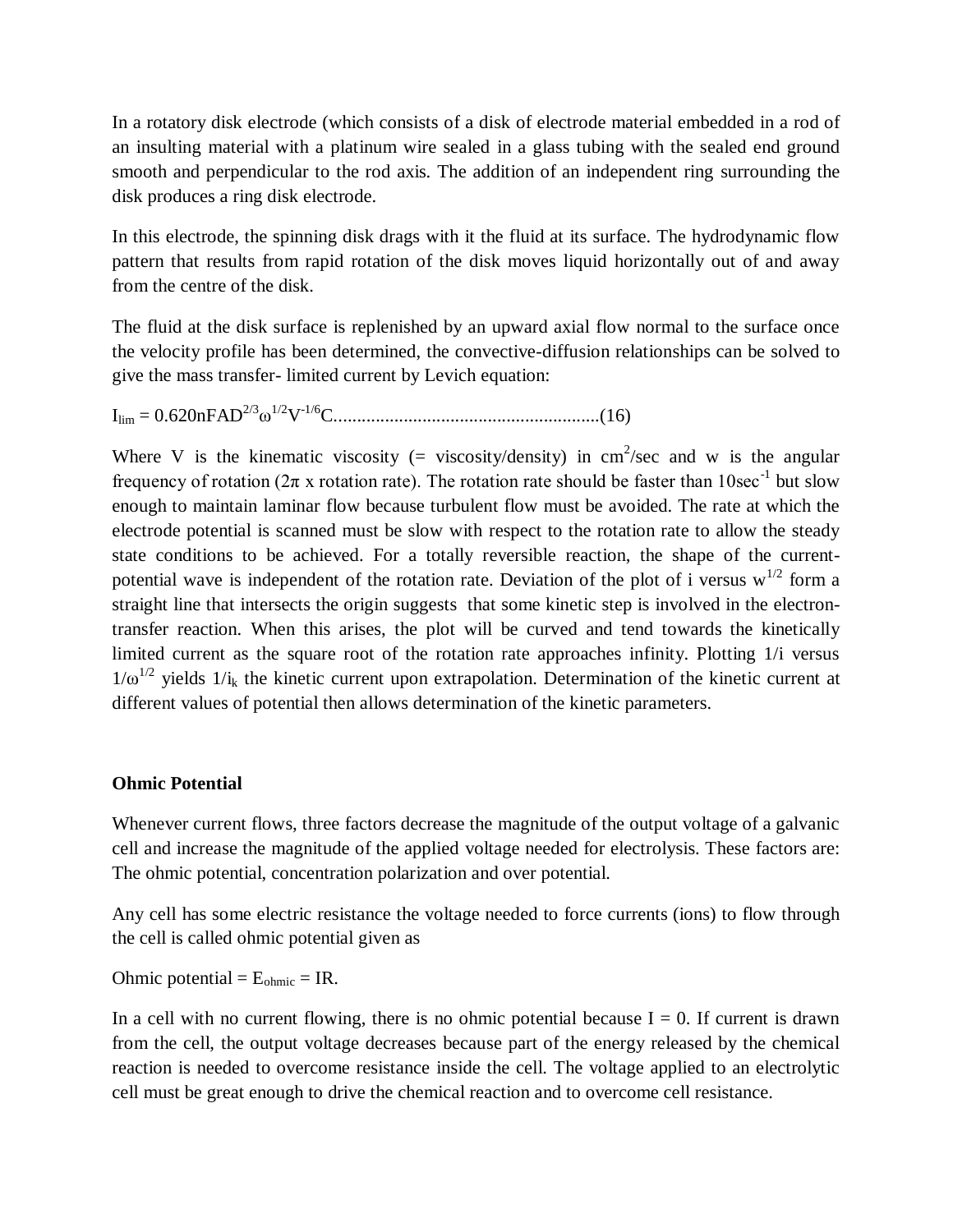Let's denote the voltage of a galvanic cell with zero current as  $E_{Nernst}$  which is a positive number, for a spontaneous reaction. If the reaction is reversed to make it an electrolytic cell, the voltage is -E<sub>Nernst</sub>. In the absence of any other effects the voltage of a galvanic cell is decreased by IR and the magnitude of the applied voltage in an electrolytic cell must be increased by IR for current to flow.

### **Effect of Ohmic Potential**

Output of galvanic cell;  $E_{galvanic} = E_{nernst} - IR$ .

Input to electrolysis cell;  $E_{electrolysis} = -E_{nernst} - IR$ 

Consider the cell;  $Cd_{(s)}CdCl_2$  (aq. 0.167M)/AgCl<sub>(s)</sub>/Ag in which the spontaneous chemical reaction is

 $Cd_{(s)} + 2AgCl_{(s)} \rightarrow Cd^{2+} + 2Ag_{(s)} + 2Cl^{-}$ 

The Nernst equation tell us that the cell voltage is  $E_{\text{nernst}} = 0.764V$ 

- (a) If the cell has a resistance of  $6.42\Omega$  and a current of 28.3mA is drawn, what will be the cell voltage?
- (b) What voltage must be applied to operate the same cell in reverse as an electrolytic cell.

Solution: with a current of 28.3mA, the voltage will decrease to.

#### **Concentration Polarization**

Concentration polarization occurs when the concentration of a species created or consumed at an electrode is not the same at the surface of the electrode as it is in bulk solution. Concentration polarization decreases the magnitude of voltage available from a galvanic cell and increases the magnitude of the voltage required for electrolytic cell.

Consider the cadmium anode for which the oxidation is Cd(s) → Cd2+ + 2e-eqn .......................(1)

Figure 6

\*FIGURE 6 is not in this text

Here (in this figure 6). The potential of the  $Cd^{2+}/Cd$  couple depends on the concentration of the  $Cd^{2+}$  in the layer surrounding the electrode.

If the  $Cd^{2+}$  ions move rapidly away from the electrode by diffusion or convection, the concentration of  $Cd^{2+}$  is uniform throughout the entire solution. The potential for reaction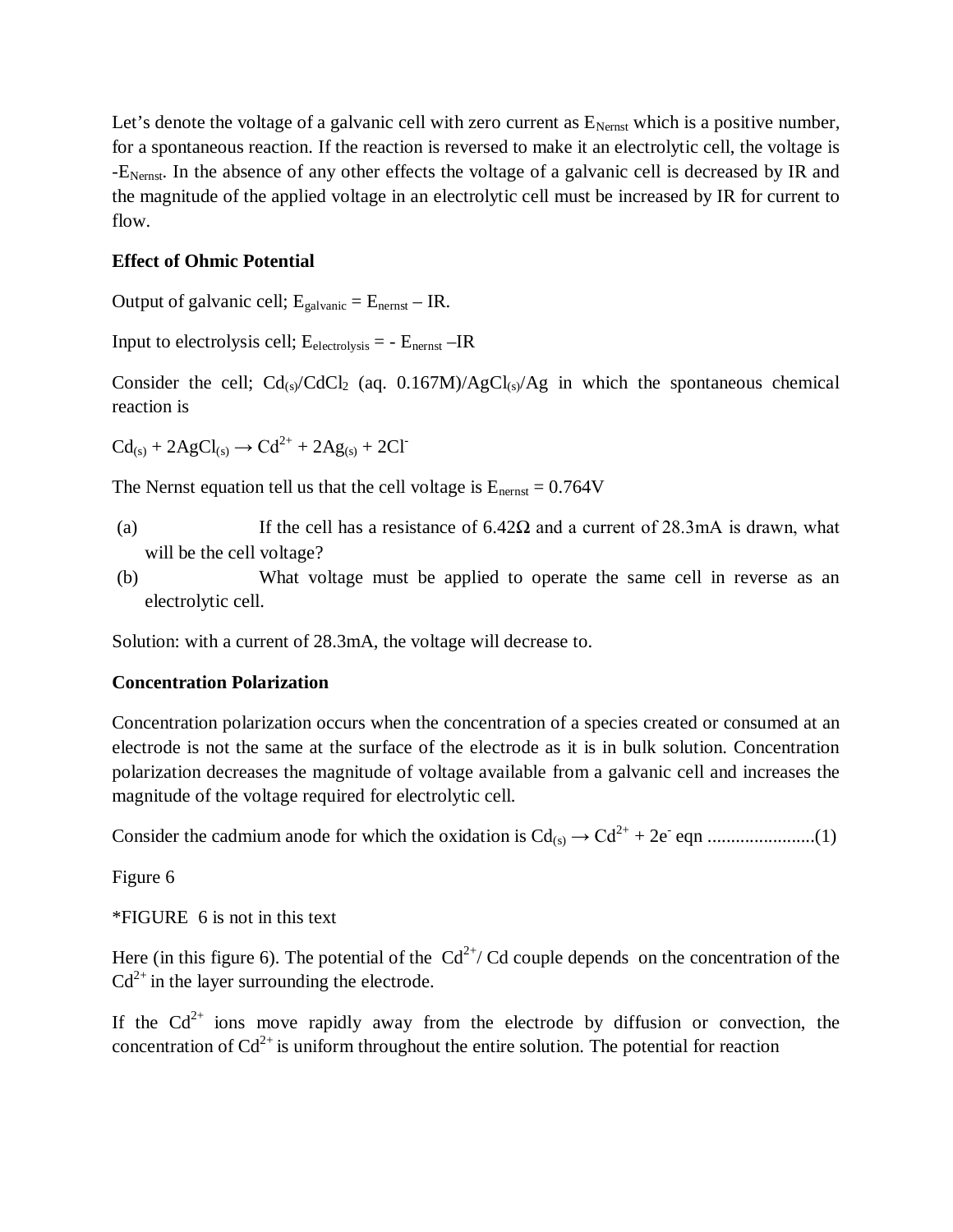$Cd_{(s)} \leftrightarrow Cd^{2+} + 2e$  depends on  $[Cd^{2+}]_s$  and not  $[Cd^{2+}]_o$ . Let's write the Nernst equation for all half reactions as reductions. And reverse the direction of equation. The anode potential is:

E(anode) = E<sup>o</sup> (anode) – (0.05916/2)log[(1/[ Cd2+]s)] ..........................................................................(2)

If  $[Cd^{2+}]_s = [Cd^{2+}]_0$ , the anode potential is consistent with bulk  $Cd^{2+}$  concentration. If the current flows so fast that  $Cd^{2+}$  cannot escape from the vicinity of the electrode as fast as it is made,  $[Cd^{2+}]_s$ , will be greater than  $[Cd^{2+}]_o$ . This is concentration polarization.

The anode potential in eqn (7) becomes more positive and the cell voltage  $E = E_{(cathode)} - E_{(anode)}$ becomes more negative.

Consider the Figure (7) below.

\*FIGURE 7 is not in this text

This figure (7) shows the behaviour of a galvanic cell illustrating concentration polarization that occurs when  $\lceil C d^{2+} \rceil_s > \lceil C d^{2+} \rceil_o$ . The resistance of the cell is 6.42 Ω. The straight line shows the behaviour expected from ohmic potential. Deviation from the straight line at high currents is due to concentration polarization.

Concentration polarization decreases the magnitude of voltage available (output) from a galvanic cell and increases the magnitude of the voltage required (input) for electrolytic cell.

Note that when ions are not transported to or from an electrode as rapidly as they consumed or created, concentration polarization exists and  $[X]_s = [X]_0$  where X is concentration of electro active species.

### **Effects of Ohmic potential and Concentration polarization**

Output of galvanic cell;  $E_{galvanic} = E_{nernst} - IR - E_{conc.}$ 

Input to electrolysis cell;  $E_{\text{electrolysis}} = -E_{\text{nernst}} - IR - E_{\text{conc.}}$ 

Where  $E_{\text{conc}} =$  additional voltage.

Ions move by diffusion, convection and electrostatic forces, raising the temperature increases the rate of diffusion and thereby decreases concentration polarization. Mechanical stirring transports species through the cell. Increasing ionic strength decreases electrostatic forces between ions and electrode. These factors all affect the degree of polarization. Also the greater the electrode surface area, the more current can be passed polarization.

To decrease concentration polarization: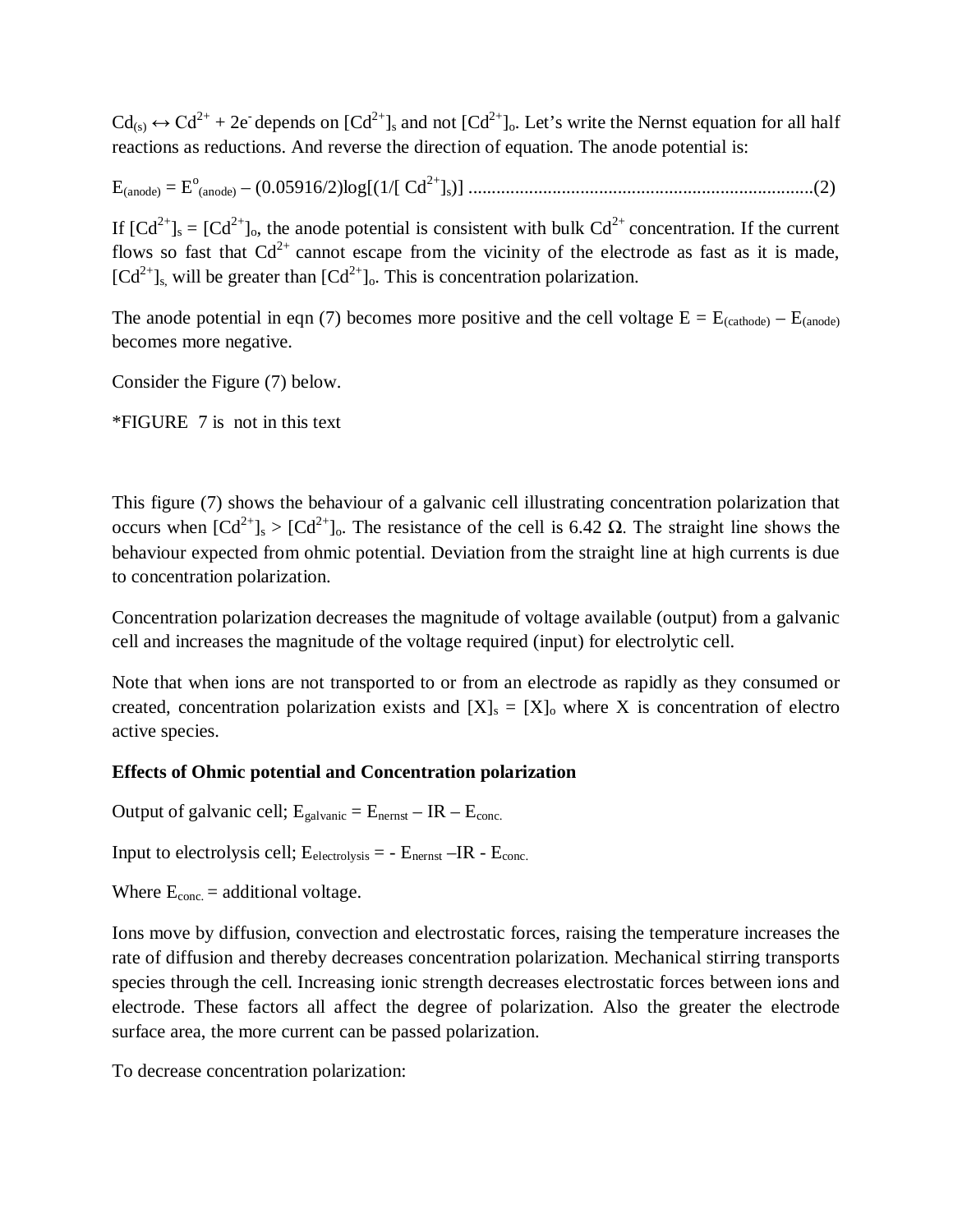(a) Raise the temperature

(b) Increase stirring

(c) Increase electrode surface area

(d) Change ionic strength to increase or decrease attraction between the electrode and the reactive ion.

Figure (8).

\*FIGUREs 8 is not in this text

This figure (8) is showing the behaviour of Pt and Ag cathodes at which reduction of  $H_3O^+$ occurs at pH 3.2 in  $O_2$ -free, aqueous  $H_2SO_4$  using saturated calomel electrode.

The reaction is  $H_3O^+ + e^- \rightarrow 1/2H_2 + H_2O$ 

The reaction begins in earnest at approximately -0.35V at a Pt cathode and at approximately - 0.8V at Ag. Question may be asked; what is going on here? If the chemistry is the same, why doesn't it require the same voltage for different electrodes? To make matter worse, when a mercury electrode was used in the same experiment, reduction did not begin until -1.3V.

Even when concentration polarization is absent and ohmic potential is taken into account, some electrolysis requires a greater than expected applied voltage than one anticipated. The difference between the expected voltage (after accounting for IR drop and concentration polarization) and the observed voltage is called the over potential  $(E_{over})$ . The faster you wish to drive on electrode reaction, the greater the over potential that must be applied.

#### **Effects of over potential, Concentration polarization**

Output of galvanic cell;  $E_{galvanic} = E_{nernst} - IR - E_{conc.} - E_{over.}$ 

Input to electrolysis cell;  $E_{\text{electrolysis}} = -E_{\text{nernst}} - IR - E_{\text{conc.}} - E_{\text{over.}}$ 

Over potential can be traced to the activation energy barrier for the electrode reaction. The activation energy reactants can be converted to products. The higher the temperature, the greater the number of molecules with sufficient energy to overcome the barrier and faster the reaction proceeds.

Figure (9a) and (9b)

\*FIGURES 9a & b are not in this text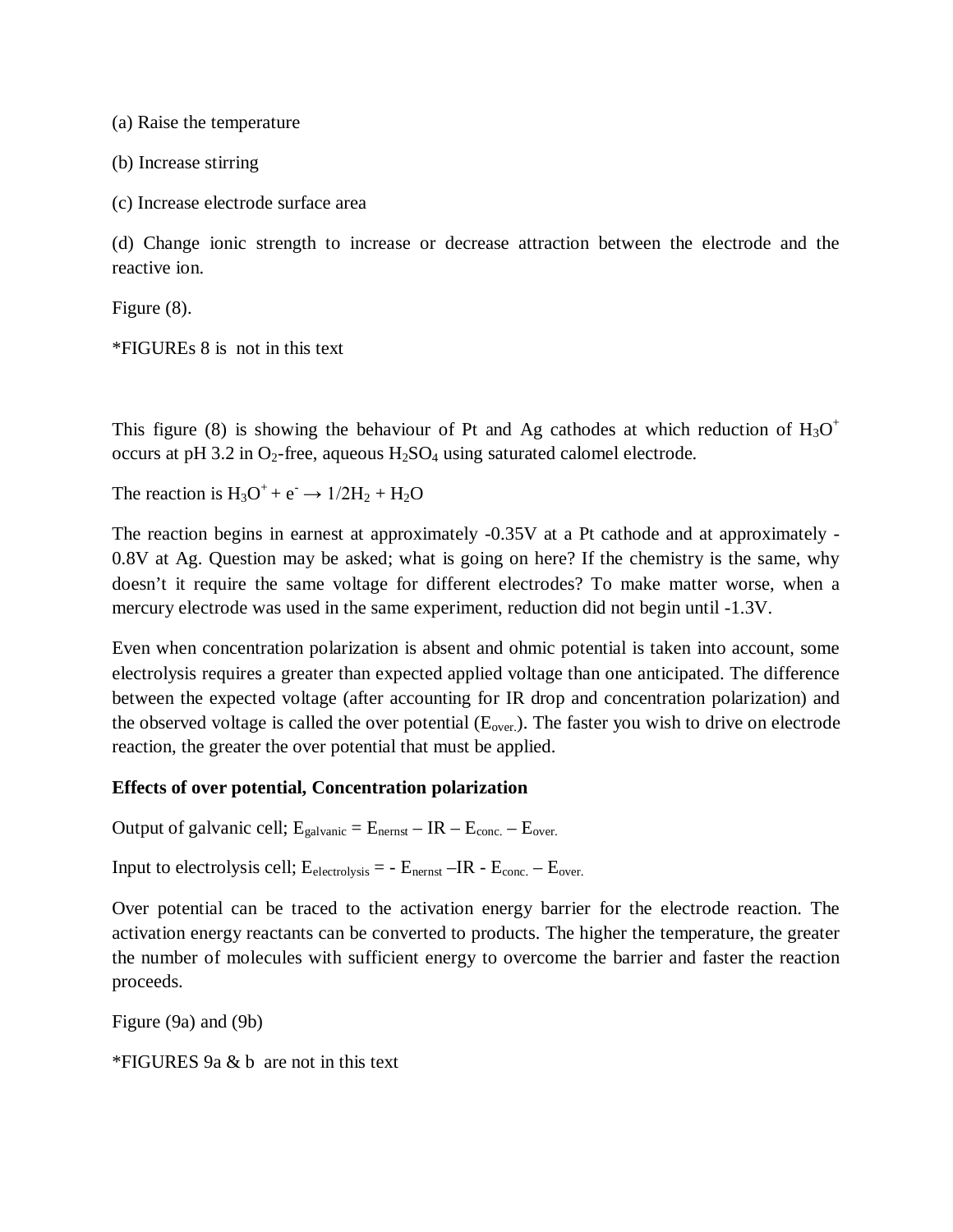The above figures shows schematic energy profile for electron transfer from a metal to  $H_3O^+$  (a) with no applied potential (b) after a potential is applied to the electrode. The over potential increases the energy of the electrons in the electrode.

Figure (a) shows a high barrier preventing electron transfer from a metal electrode to  $H_3O^+$ , and the rate is very slow. If an electric potential (the over potential) is applied to the electrode, the energy of the electrons in the electrode is increased. In figure (b). The applied potential decreases the barrier that must be overcome and increase the rate of electron transfer. Over potential is the voltage needed to sustain a particular rate of electron transfer. The greater the rate, the higher the over potential must be. Thus over potential increases as current density  $(A/m<sup>2</sup>)$  increases. The activation energy for the chemical reaction is different for different metals, which explains the different behaviours of a Pt and Ag electrodes in Figures (8).

his is the voltage that must be applied to drive the electrolysis in the absence of ohmic potential and over potential. It is called  $-$  E<sub>nernst</sub> (rather than  $E_{nernst}$ ) because, not the spontaneous galvanic reaction. The required electrolytic voltage is  $E_{\text{electrolysis}} = -E_{\text{nernst}} - IR -$  over potentials

**1.0. POLAROGRAPHY**

- **Polarogram**
- **Diffusion current at dropping electrodes**
- **Half-wave Potential**
- **Current Potential Curves**

### **Polarography**

In polarography, the current between the mercury (Hg) working electrode and an inert auxiliary electrode e.g. platinum electrode is being measured. Voltage is measured between the mercury electrode and a reference electrode e.g. calomel electrode. A mercury electrode gives more reproducible behaviour that does a static surface (such as platinum electrode) whose characteristics changes with use.

Secondly mercury electrode can operate at more negative potentials than most other electrodes.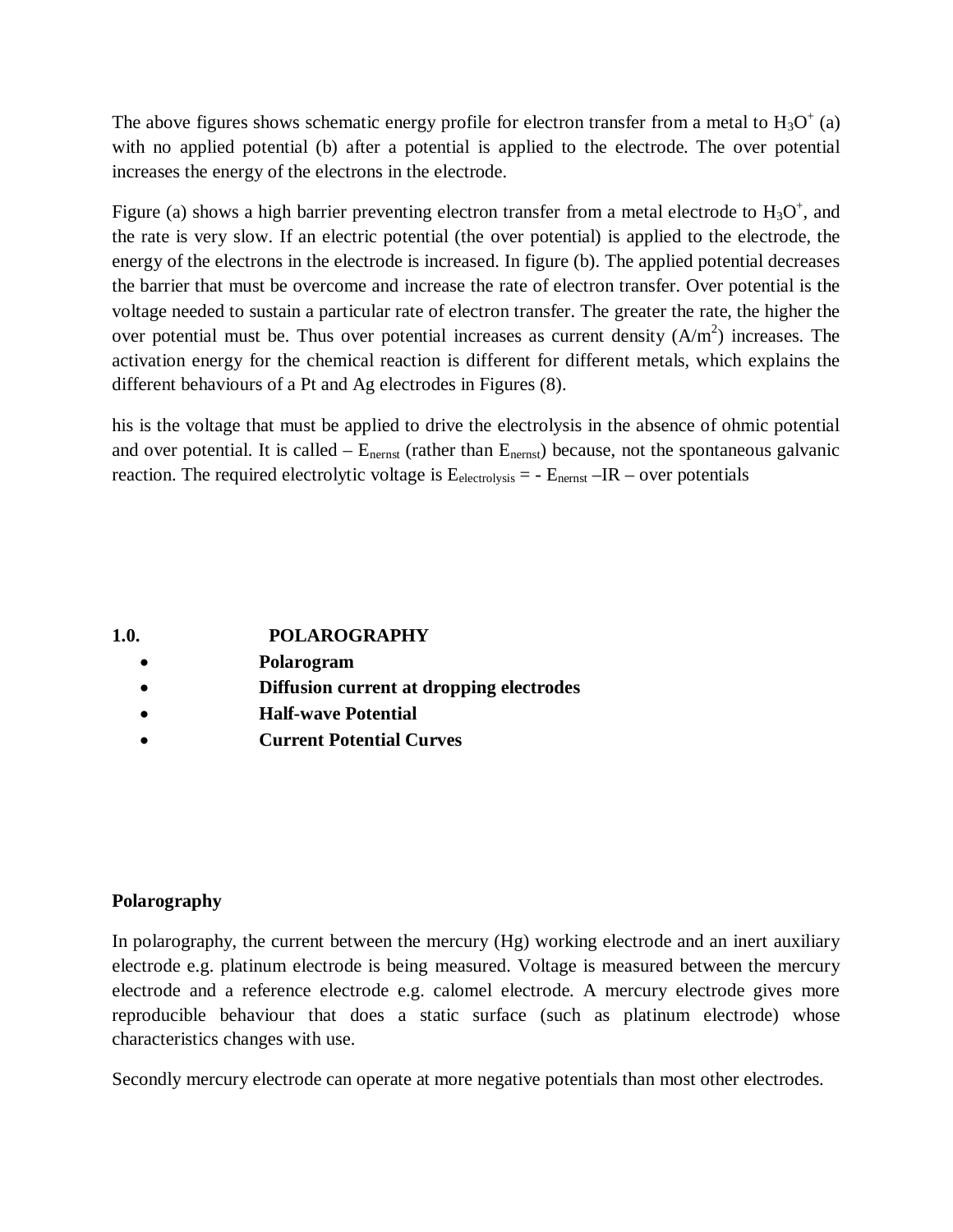Polarography is a technique by which the relationship between current and voltage is observed during electrochemical processes which involved the use of dropping-mercury electrode.

The classical dropping-mercury electrode consists of a long glass capillary tube connected to a mercury reservoir. The drop rate, which is typically one drop in 1-6 sec, is controlled by raising or lowering the levelling bulb.

The mercury drop grows continuously until it falls off; then a new one begins. A mercury electrode is used because the freshly exposed mercury surface yields reproducible currentpotential behaviour.

With any other working electrode (such as Pt) current depends on the electrode surface condition. The vast majority of reactions studied with the mercury electrode are reductions. At a Pt surface reduction of solvent competes with reduction of many analytes especially in acidic solutions.

 $2H^+ + 2e^- \rightarrow H_{2(g)} E^{\circ} = 0.$ 

There is a large over potential for reduction of  $H<sup>+</sup>$  at the Hg surface. Therefore reactions that is thermodynamically less favourable than reduction of  $H^+$  can be carried out without competitive reduction of H<sup>+</sup>. In neutral or basic solutions, even alkali metal (Group I) cations are reduced more easily than  $H^+$ , despite their lower standard potentials. This phenomenon is partly because of the over potential for  $H^+$  reduction and partly because reduction of a metal into a mercury amalgam is more favourable than reduction to the solid state.

 $e.g K^+ + e^- \rightarrow K_{(s)}, E^{\circ} = -2.936V$  $K^+ + e^- + Hg \rightarrow K$  (in Hg),  $E^{\circ} = -1.975V$ 

Mercury is not very used for starting oxidation reaction because Hg itself is easily oxidized. In a non complexing medium, Hg is oxidized near +0.25V (versus SCE). If the concentration of Cl is 1M, Hg is oxidized near 0Volt because Hg is stabilized by Cl- .

 $Hg_{(1)} + 4 CI \rightarrow HgCl_4^{2-} + 2 e^{-}$ 

To study oxidation reactions by voltammetry Pt, au, or C working electrodes in appropriate solvents provides a wide range of accessible redox potentials.

### **POLAROGRAM**

The graph of current versus potential in polarography is called a polarogram.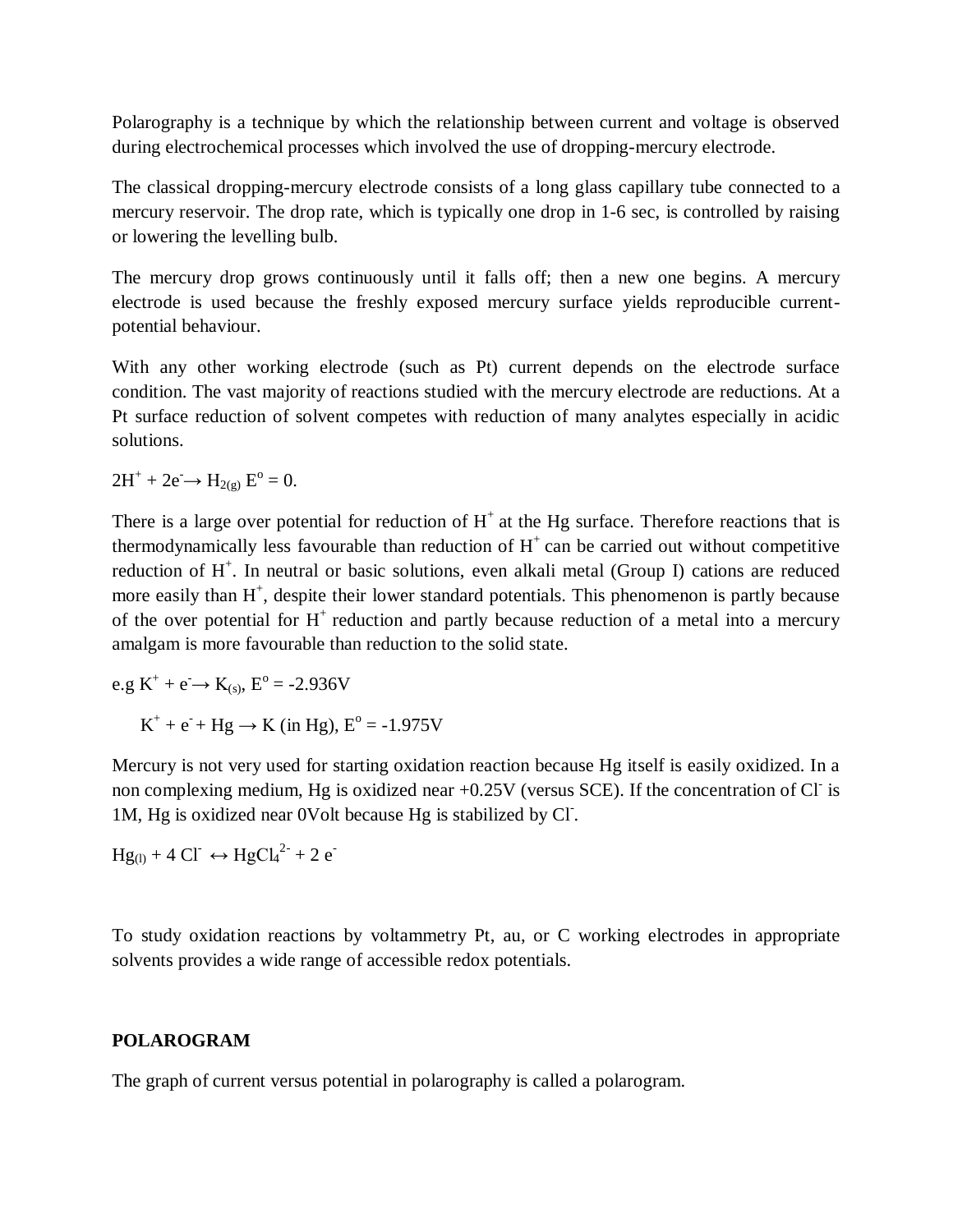The figure 10 below shows the reduction of  $Cd^{2+}$  recorded by using the dropping-mercury electrode.

\*FIGURE 10 is not in this text

Figure (10) Shows classical direct current polarogramms (old one) of (a)  $5 \text{mM } \text{Cd}^{2+}$  in 1M HCl and (b) 1M HCl alone. Note that voltage becomes more negative to the right and the scale of current is in microamperes.

The mercury electrode suspends a static drop of mercury with a fixed size and then measures current and voltage with this drop. Then the next drop is suspended and the next measurements are made. The constant size drops give the smooth curve in the figure below.

Figure (11) shows a sampled current polarograms mercury of (a) 5mM  $Cd^{2+}$  in 1M HCl alone.

\*FIGURE 11 is not in this text

# **Diffusion current at dropping electrodes**

In deriving an equation for polarographic diffusion currents, it is necessary to take into account the rate of growth of the spherical electrodes, which is related to the drop time in seconds t and the rate of flow of mercury through the capillary m, in mg/s and the diffusion coeffi9cient of the analyte D in  $\text{cm}^2/\text{s}$  and the diffusion variables are taken into account in the Ikovic equation;

$$
(Id)_{max} = 706nD^{1/2}m^{2/3}t^{1/6}C\\
$$

Where  $(\text{Id})_{\text{max}} = \text{Maximum current in microamperes}$ 

 $C =$  the analyte concentration in mill moles per litre. To obtain an expression for the average current rather than the maximum, the maximum, the constant in the foregoing equation becomes 607 rather than 706. That is

$$
(Id)_{avg}=607nD^{1/2}m^{2/3}t^{1/6}C\\
$$

Note that either the average or the maximum current can be used in quantitative polarography. The product  $m^{2/3}t^{1/6}$  in the Ikovic equation called the capillary constant, described the influence of dropping electrode upon the diffusion current, both m and t are readily evaluated experimentally. Comparison of diffusion currents from the different capillaries is thus possible.

# **Half-wave Potential**

 $E = E_{1/2} - (0.0592/n) \log[(i/i_i - i)]$ 

Where  $E_{1/2}$  = half-wave potential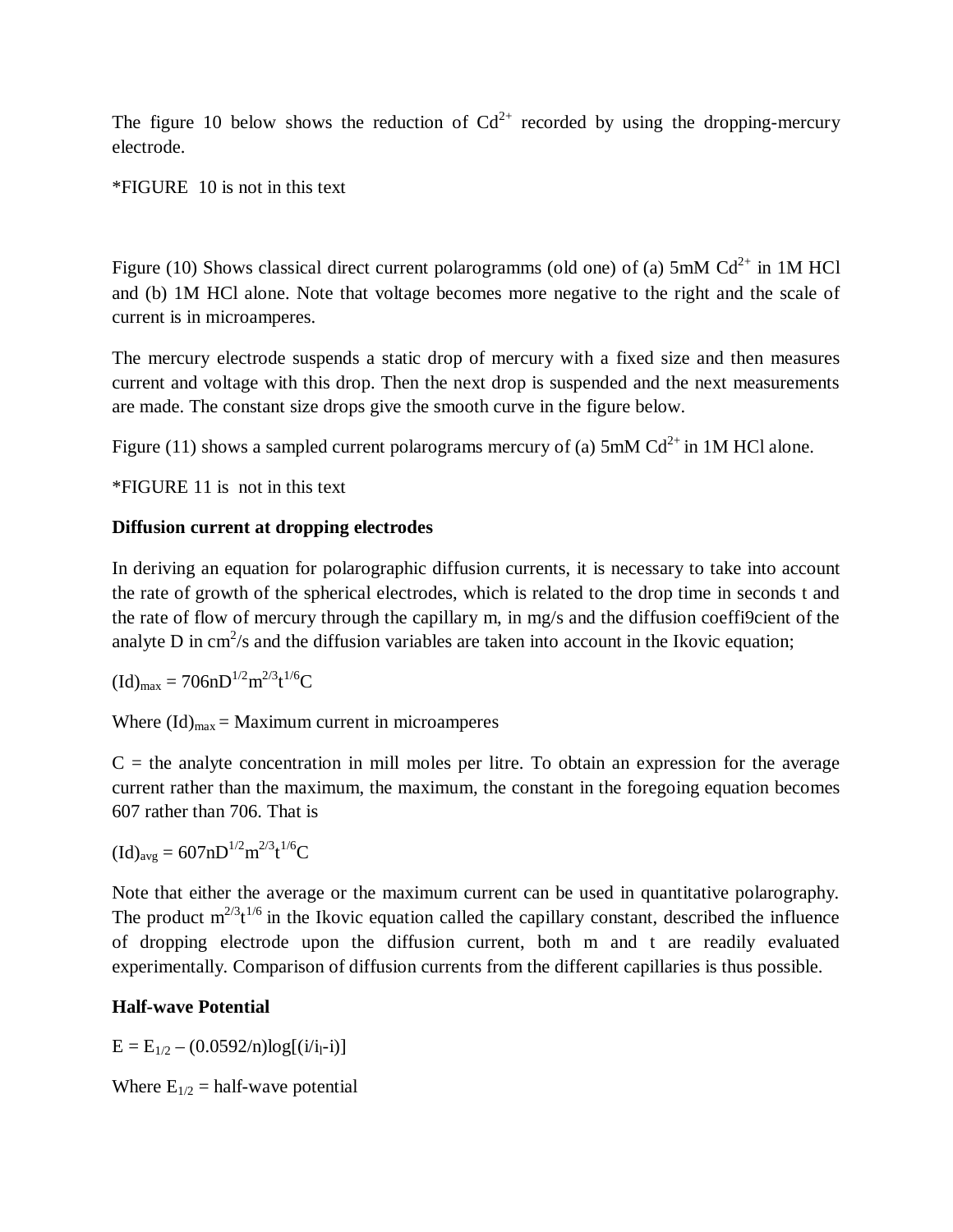$I_1 =$  limiting current

A plot of E against log[ $(i/i_l-i)$ ] gives a straight line with the slope =  $-(0.0592/n)$  and the intercept =  $E_{1/2}$ 

### **Current Potential Curves**

If both the oxidant and reductant are initially present and both are in solution, then a Volta metric wave would look like below: ( Figure 12)

#### \*FIGURE 12 is not in this text

The anodic current  $(-id)_a$  arises when the reduced form is being oxidized at the electrode under these conditions the current potential relation assumes the form:

 $E = E_{1/2} + (0.0592/n) \log[((id)_c - i/i - (id)_a])$ 

Question:- The measurements shown in the table were made on a reversible dc polarographic wave for the reduction of 3.5 x  $10^{-3}$ M Nitrate in dimethylformamide at 25<sup>o</sup>C. The limiting diffusion current was 3.30µA on the plateau of the polarographic wave, the drop time was 43.7 seconds for 10 drops and 30 drops had a mass of 0.1962g.

- (a) What number of electrons was involved in the electrode reaction?
- (b) What is the half-wave potential for these reactions?
- (c) Calculate D for Nitrate in the dimethylformamide.

| $E(V \text{ vs } SCE)$ | $i/\mu A$ |
|------------------------|-----------|
| $-0.519$               | 0.40      |
| $-0.520$               | 1.02      |
| $-0.531$               | 1.55      |
| $-0.538$               | 2.01      |
| $-0.548$               | 2.56      |
| $-0.560$               | 3.01      |
| $-0.568$               | 3.20      |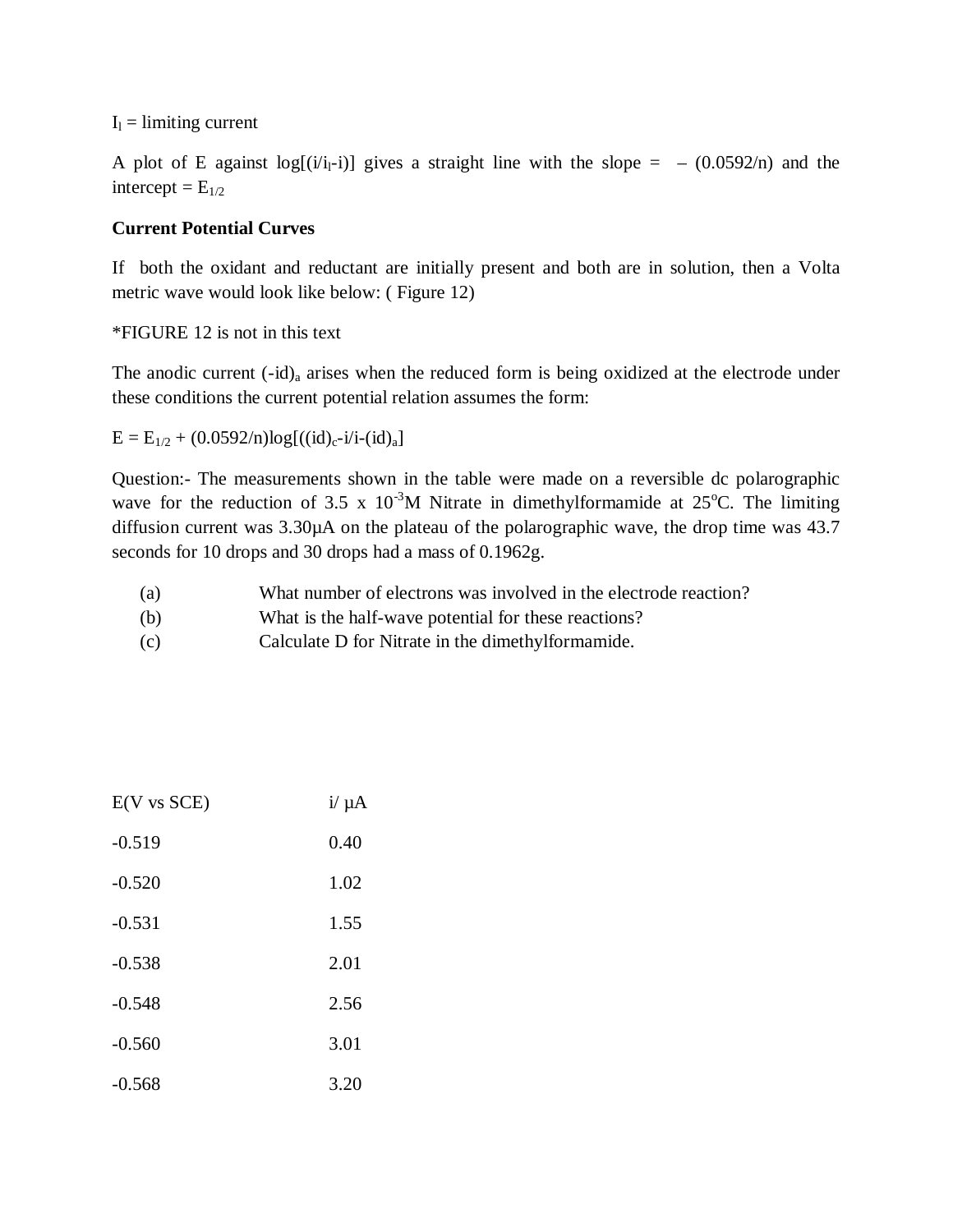#### **3.0 EMF OF CELLS**

- **Effect of Activity on electrode Potential E o**
- **The Standard Electrode Potential E<sup>o</sup>**
- **Effect of Activity on electrode Potential**
- **Thermodynamic data from cell E.M.F**
- **The Temperature-dependence of the E.M.F**
- **Effect of Activity on electrode Potential**

 $\bullet$ 

Let us consider the half-reaction

 $pP + qQ$  +-----------------------+ ne<sup>-</sup>  $\leftrightarrow$  rR + sS

Where P,Q,R,S are reacting species,  $e = no$  of electrons and p,q,r,s are number of moles.

 $E = E^{\circ} - (RT/nF) \ln[(aR)^{r} x (aS)^{s}/(aP)^{p} x (aQ)^{q}]$ ------------------------(1)

At room temperature, (298K)

 $RT/nF = 0.05916/n$ 

Hence  $E = E^{\circ} - (0.05916/n) \log[(aR)^{r} \times (aS)^{s}/(aP)^{p} \times (aQ)^{q}]$ --------(2)

Equation (2) is a general statement of the Nernst equation which can be applied to both half-cell reaction or cell reactions

#### **The Standard Electrode Potential E<sup>o</sup>**

Consider the potential for the process

$$
Ag^+ + e^- \leftrightarrow Ag_{(s)}, E^o = +0.799V
$$

The nernst equation is;  $E = 0.779 - (0.05916/n) \log[aAg/aAg^{+}]$ ------------(3)

Since the activity of Ag is unity, since it is a solid eqn (3) becomes

 $E = 0.779 - (0.05916/n) \log[1/a\text{Ag}^+]$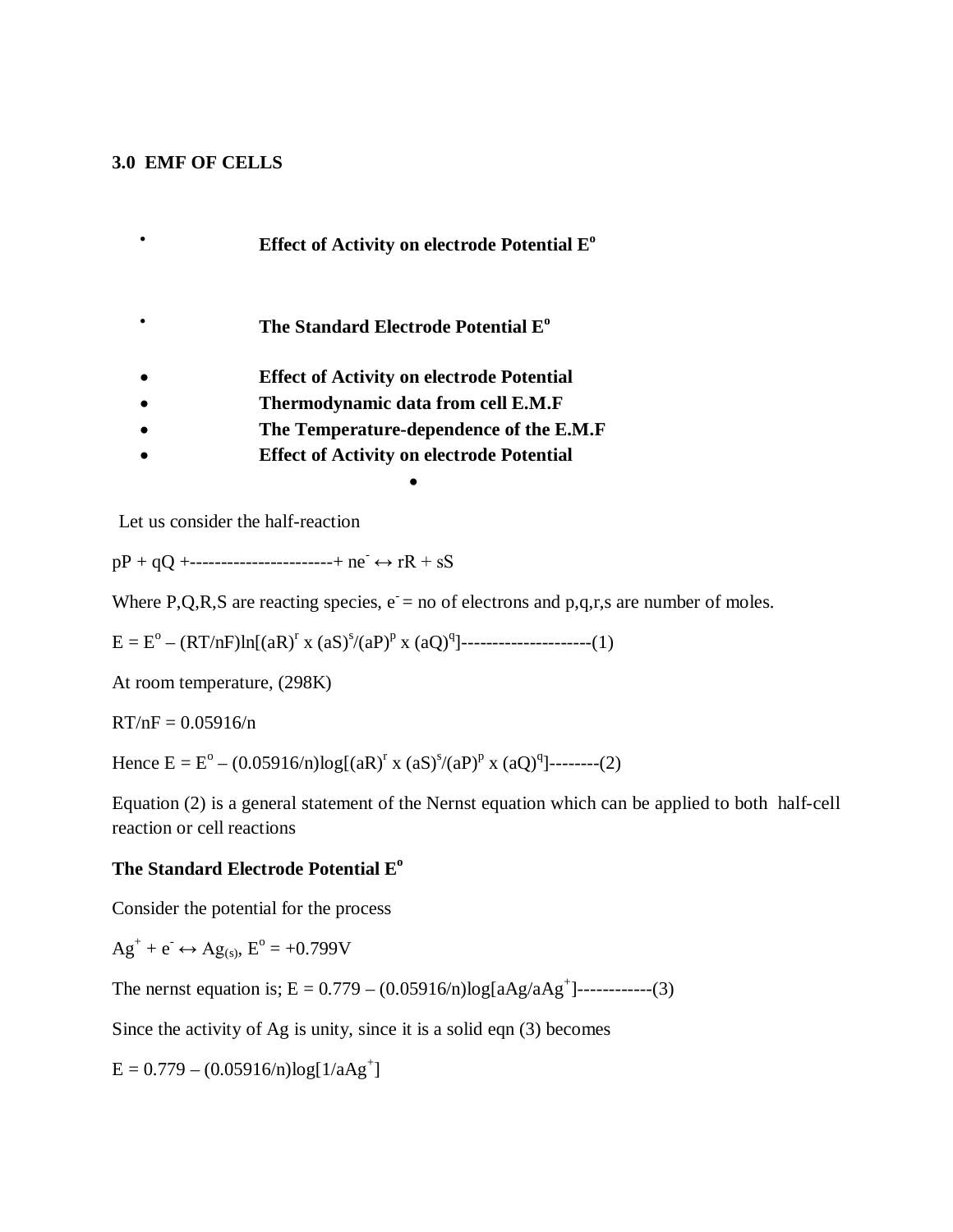Example 1: What is the electrode potential for half-cell consisting of a cadmium electrode immersed in a solution that is 0.0150M in Cd.

Example 2: Calculate the potential for a platinum electrode immersed in a solution prepared by saturating a 0.0150M solution of KBr with Br<sub>2</sub>. Given that the half-cell reaction is:-

 $Br_{2(1)}$  + 2e<sup>-</sup>  $\leftrightarrow$  2Br<sup>-</sup>, E<sup>o</sup> = 1.065V, and state any assumption made. Where (L) indicates saturated solution

Example 3:- Calculate the potential for a platinum electrode immersed in a solution that is 0.015M in KBr and 1.00 x  $10^{-3}$  in Br<sub>2</sub>. Given that the half-reaction

 $Br_{2(1)} + 2e^- \leftrightarrow 2Br$ ,  $E^{\circ} = 1.087V$ ,

### **Thermodynamic data from cell E.M.F**

To relate  $\Delta G^{\circ}$  to E<sup>o</sup>, combine E<sup>o</sup> = (RT/F)lnK with the expression  $\Delta G^{\circ}{}_{m}$  = -RTlnK, the

 $\Delta G^{\circ}{}_{m}$  = -nFE<sup>o</sup>, where F = Faraday, n = no of mole of electrons

## **The Temperature-dependence of the E.M.F**

The variation of  $\Delta G$  with temperature is given by  $(dE/dT)_p = \Delta S_m/F$ 

The measurement of the gradient of the e.m.f of a cell with respect to temperature gives the values of the entropy change  $(\Delta S_m)$  of the cell rxn.

Since  $\Delta G = \Delta H$  - T $\Delta S$ , the two results can be combined to give the enthalpy change in the reaction  $\Delta H_m = \Delta G_m + T \Delta S_m = -F[E-T(dE/dT)_p].$ 

Question:- At 20<sup>o</sup>C the std e.m.f of the cell  $Hg/Hg_2Cl_{2(s)}$  HCl<sub>(aq)</sub> H<sub>2</sub>, Pt is 0.2692V and at 30<sup>o</sup>C it is 0.2660V. Find the values of  $\Delta G_m$ ,  $\Delta H_m$ , and  $\Delta S_m$  at 25<sup>o</sup>C.

The cell reaction is  $1/2Hg_2Cl_{2(s)} + 1/2H_{2(g)} \leftrightarrow Hg_{(1)} + HCl_{(aq)}$ 

Corresponding to a 1-electron transfer.

Answer:-  $\Delta G<sup>o</sup><sub>m</sub> = -nFE<sup>o</sup>$ 

$$
\Delta G^{\circ}_{m(293K)} = -(9.649 \times 10^4) \times (0.2692 V)
$$

 $=$  - 25.98kJmol<sup>-1</sup>

And  $\Delta G^{\circ}_{m(303K)} = -(9.649 \times 10^4) \times (0.2660 V)$ 

 $=$  - 25.67 kJmol<sup>-1</sup>

Hence  $\Delta G^{\circ}_{m(298K)} = \Delta G^{\circ}_{m(298K)} + \Delta G^{\circ}_{m(303K)}/2$